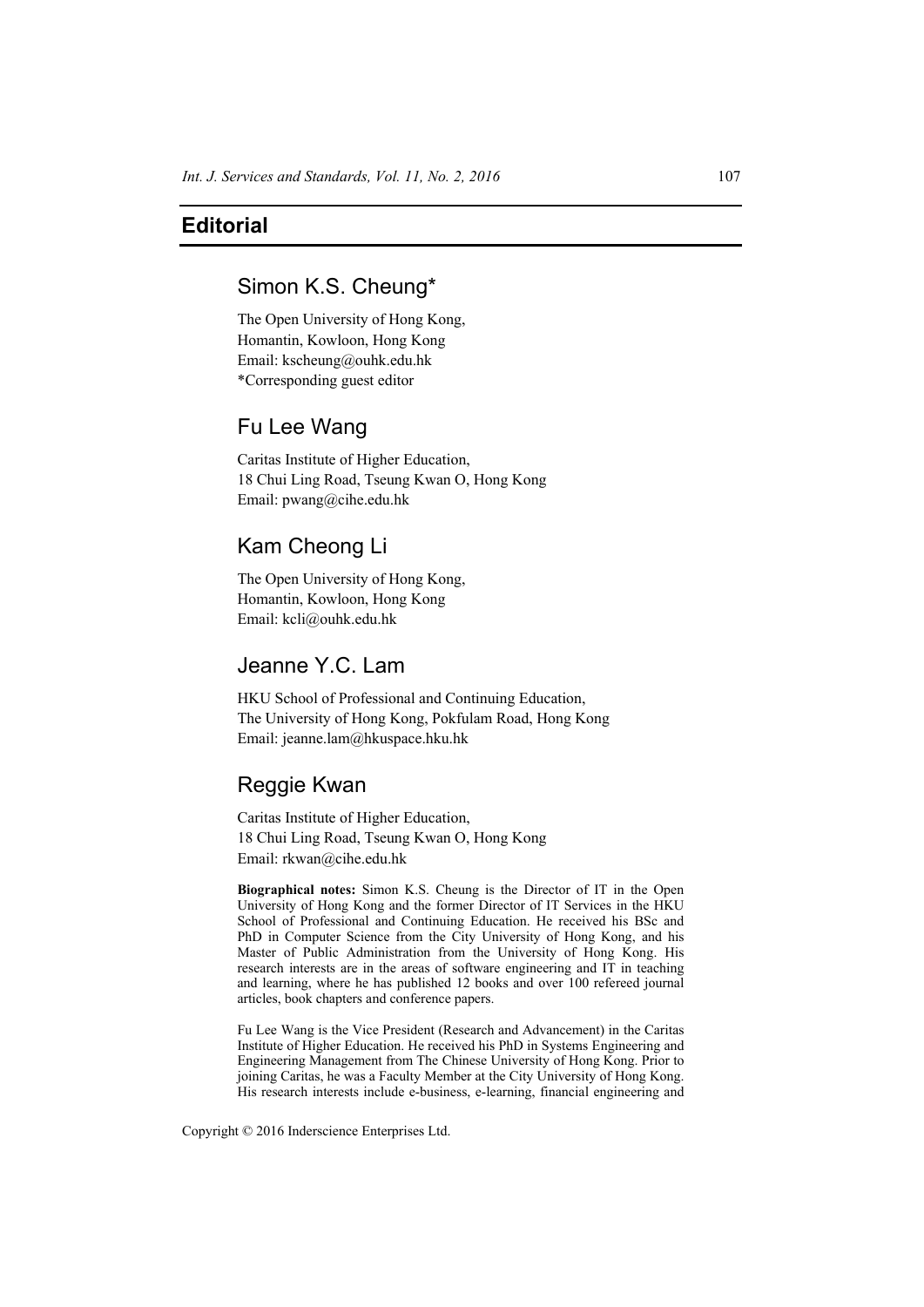#### 108 *S.K.S. Cheung et al.*

information retrieval. He has published over 150 publications and has received 16 grants with a total of more than \$20 million Hong Kong dollars.

K.C. Li received his PhD on Curriculum Design and Applied Linguistics from the University of Hong Kong, and four MAs, an LLB and a first class honours BEd in areas of Management, Laws and Language Education from various institutions in UK and China, including the University of London and Peking University. He has overseen undergraduate and postgraduate programs at the Open University of Hong Kong. Currently, he is the Director of the University Research Centre of the institution. His current research interest lies in innovative ways for distance and adult learning. He has chaired management committees of many high schools and has also served as an Honorary Chair Professor and a Visiting Professor of various tertiary institutions.

Jeanne Y.C. Lam is the Assistant Head of the Research and E-Learning Unit of HKU School of Professional and Continuing Education. She received her BSc in Computer Science and MBA from The University of Hong Kong, and MSc in Training & HRM from the University of Leicester and Doctor of Education from the University of Nottingham in UK. Her research interests include e-learning, blended learning and educational technology. Her expertise includes management and development of e-learning system, development of e-courses and multimedia design, and production of e-courses.

Reggie Kwan is the President of the Caritas Institute of Higher Education. Before joining Caritas to help build a Catholic university in Hong Kong, he was the Head of Computing and Mathematics and Intermittent Acting Dean of Science and Technology at the Open University of Hong Kong. Prior to that, he was a Professor and Chair of Computer Science at Montana Tech of the University of Montana from the mid-80s to late 90s. With his Bachelor's, Master's and Doctoral degrees in Computer Science and Computer Science Education, he has a wide range of research interests ranging from data compression, computer science education to e-learning. He has been on editorial boards of journals and has been active organising international conferences in computer science, education and e-learning. Even after becoming a full-time administrator, he continues to be active in contributing to the field of e-learning and has published over 100 publications.

Undoubtedly, technology has become an integral part in all aspects of education, broadly covering curriculum planning and design, content development and delivery, knowledge transfer and management, communication among learners and instructors, assessment and program evaluation. In a technology-enabled learning environment, students can learn in new and proactive ways. This aligns to the ideas of student-centred learning. Technology-mediated proactive learning is now one of the important topics in the field for further investigation. This special issue on technology-mediated proactive learning aims to explore how technology can be used to enable proactive learning so as to enhance learning effectiveness and enrich learning experience.

This Special Issue contains five refereed papers, which are mainly selected from the papers presented at *the International Conference on Technology in Education*, held in Hong Kong on 2– 4 July 2015, with substantial expansion and revision.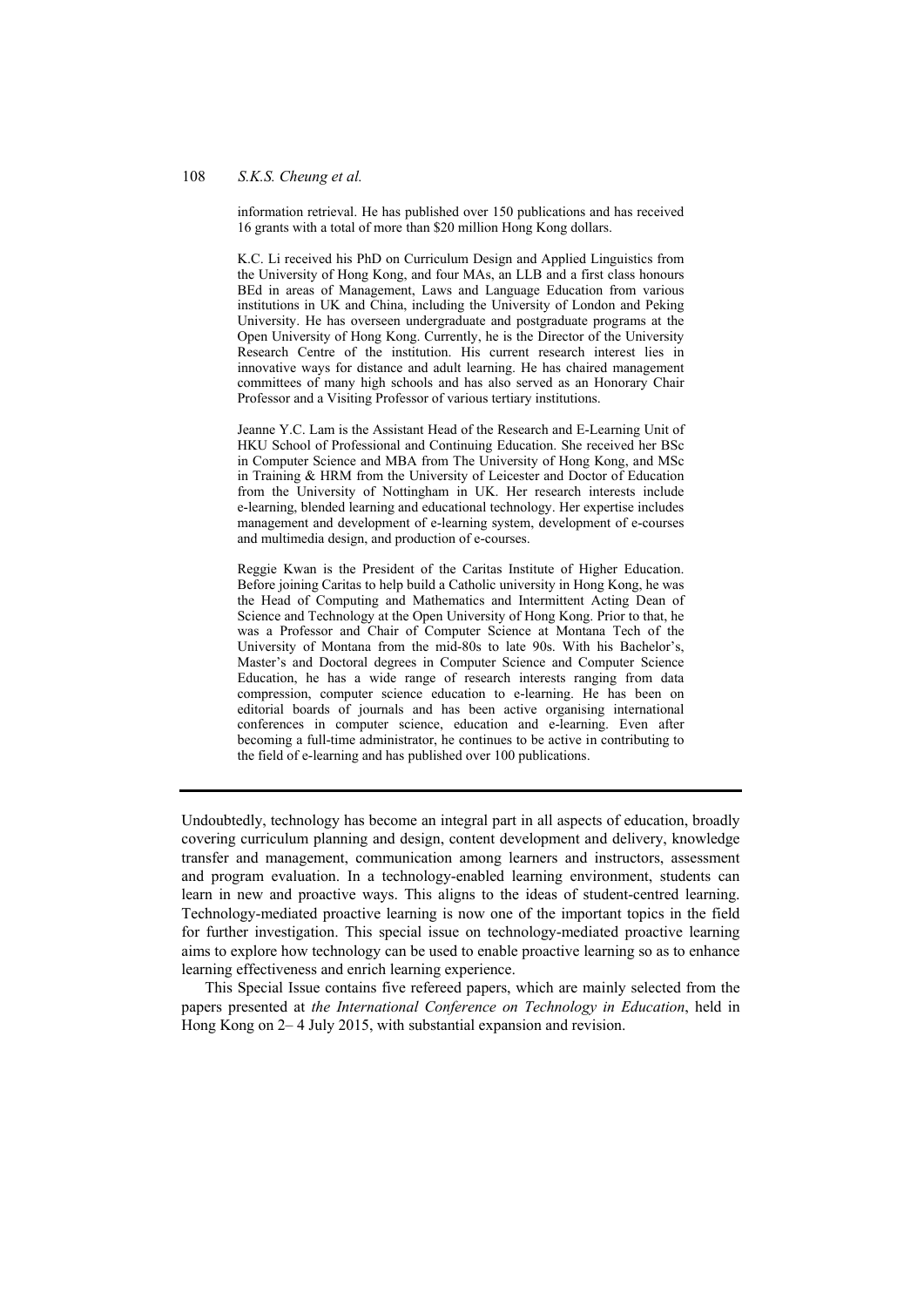#### *Editorial* 109

Within the context of technology-mediated proactive learning, the first paper, "A case study from a Japanese flipped engineering research course", investigates a flipped teaching model for engineering research courses. The focus is placed on the students' perceptions of the usefulness of flipped teaching. From a case study conducted in a Japanese university, it is found that flipped teaching provides students with more opportunities to better prepare for coursework. It is also found that flipped teaching promotes interactive communication between instructors and students and encourages proactive learning.

The second paper, "The importance of online dictionaries in language learning: a case study on third language acquisition of basic German", explores the ways in which online dictionaries can help students in language learning. Based on a case study of learning basic German as a third language, it is observed that students regard social influence and self-management as two important factors in shaping their motivation in the language acquisition, and that the students' positive attitudes on using online dictionaries have exerted strong influences on their behaviours in the use of online dictionaries when completing assignments. The study also suggests that in order to improve the performance expectancy of using online dictionaries in language learning, one may consider improving the functionality of the online dictionaries.

The issues of gender differences on the attitudes of using IT for learning still remain controversial. The third paper, "Factor analysis of social context of statistics learning within an IT environment between student genders", investigates how the nature of underlying influences for social interaction when using IT in statistics learning is affected by students' genders. It is revealed that knowledge construction through social interaction is the key factor influencing learning between male and female students. According to the findings, female students raised more concerns about the significance of teachers' assistance in the learning process, whereas male students were more serious about the expectations regarding performance.

The fourth paper, "Adopting and adapting open textbooks: school teachers readiness and expectations", reports a study on how ready the school teachers are for using open textbooks and the kind of support required. Based on a survey conducted in primary and secondary schools in Hong Kong, it is found that the majority of teachers have limited familiarity with or experience in open textbooks. They regard the academic quality of textbooks and the availability of supplementary teaching materials as the most important factors to decide to use open textbooks or not. The preferred ways of using open textbooks also vary. It is also found that owing to the limited skills in image, video and web page editing, teachers experience difficulties in revising the open textbooks.

Big data and analytics are being practised increasing in higher education. In the fifth paper, "Academic analytics: a meta-analysis of its applications in higher education", 24 cases of using analytics in universities and colleges are reviewed with respect to the types of data collected, the level of analyses carried out and the functions to be achieved. It is found that academic analytics is more oriented to teaching and learning while there is considerable room for development in the administration area. It is also found that the analyses place the focus on the use of readily available data. More comprehensive data collection and big data technique should be adopted so that the advantages and benefits of academic analytics can be fully utilised.